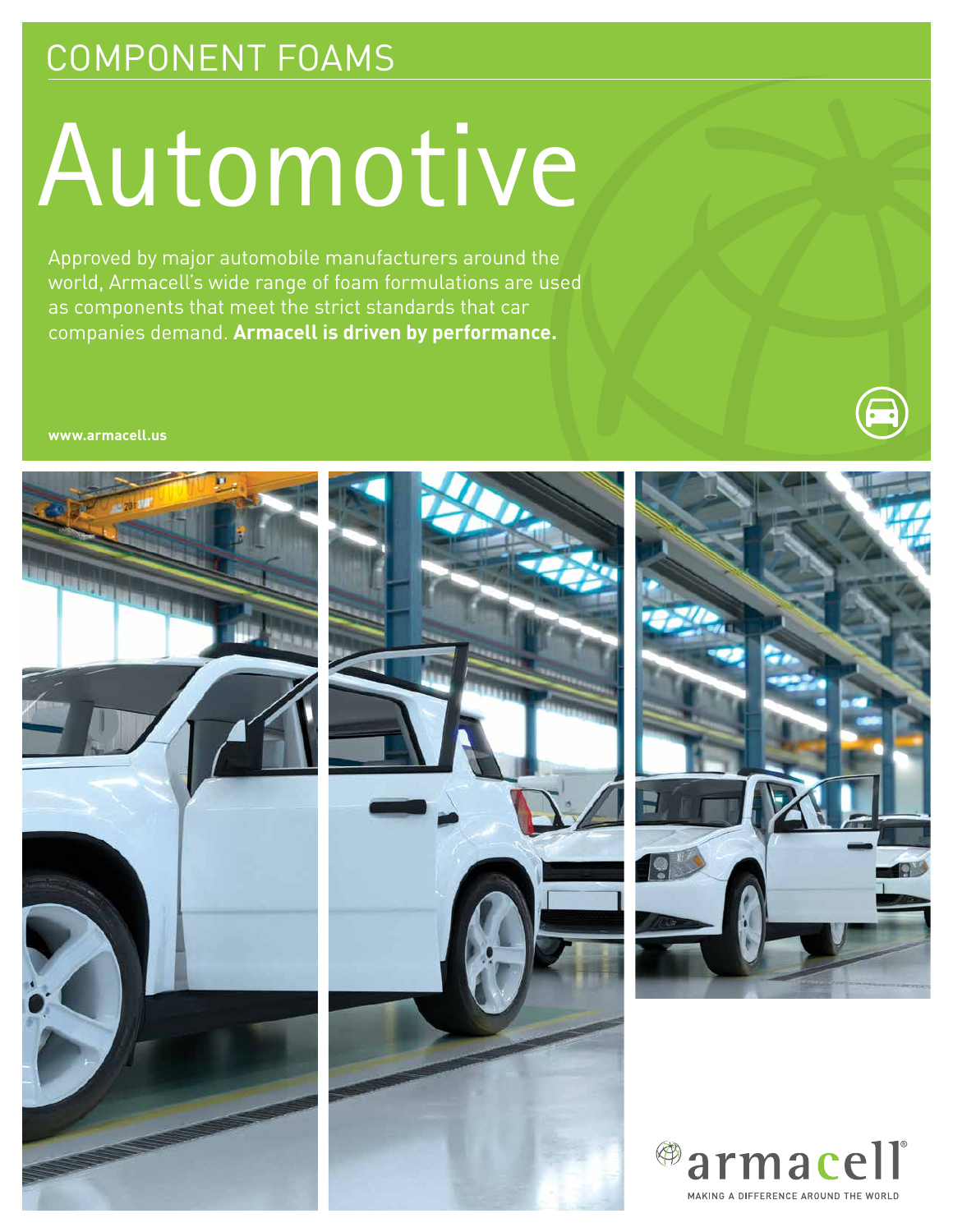#### ARMACELL IN ACTION

For most major car makers, all parts must be made from materials that are on their approved source list. It's a competitive business and only the best suppliers with a proven track record of quality, new technology, on-time delivery and service will make the cut. Once a material has been included on the approved source list or our fabricator partners have been selected as preferred suppliers, the task is not over. We must continually maintain or improve our specs to stay competitive and meet the high expectations of auto makers and their supply chain.

#### **FORD MOTOR COMPANY Making a sound investment**

Since 1903 Ford's heritage has been closely tied with the growth of our global society. As the world industrialized and urbanized, car manufacturing met the continual demands of that growth. As such Ford depends on materials that uphold their reputation in the automotive field. The Ford WSS-M99P32-E1 standard specifies the performance of acoustical materials and insulators for interior assemblies. A number of Armacell Component Foam products have been tested to this Ford specification. From our Conover, North Carolina plant, EnsoLite® IUO and IV1 are low and medium density foams which have good flame, oil and fuel resistance, which is critical in a car chassis. IV2 has additional shock absorption properties. EnsoLite SF0 has also been tested to this spec, but is a very soft, crushed foam material with acoustical benefits that are ideal for quieting car interiors. Monarch® 5021 and 5022, made in Spencer, West Virginia, are closed cell rubber blend foams produced in buns. Both have good resistance to UV, ozone and weathering. Another Ford Motor Company spec, Ford WSS-M99P48-A1, defines the minimum durability of foams that can be used for interior, exterior and underhood applications. Several of Armacell Component Foams have been tested to this specification as well. Armacell manufactured more than 6 million square feet of SF0 in 2018, much of it going into automotive parts.

#### **Products:**

EnsoLite® IUO, IV2, SF0 Monarch® 5021, 5022





Armacell's foam is used in automotive components such as gaskets for sealing out water, air, dust or noise.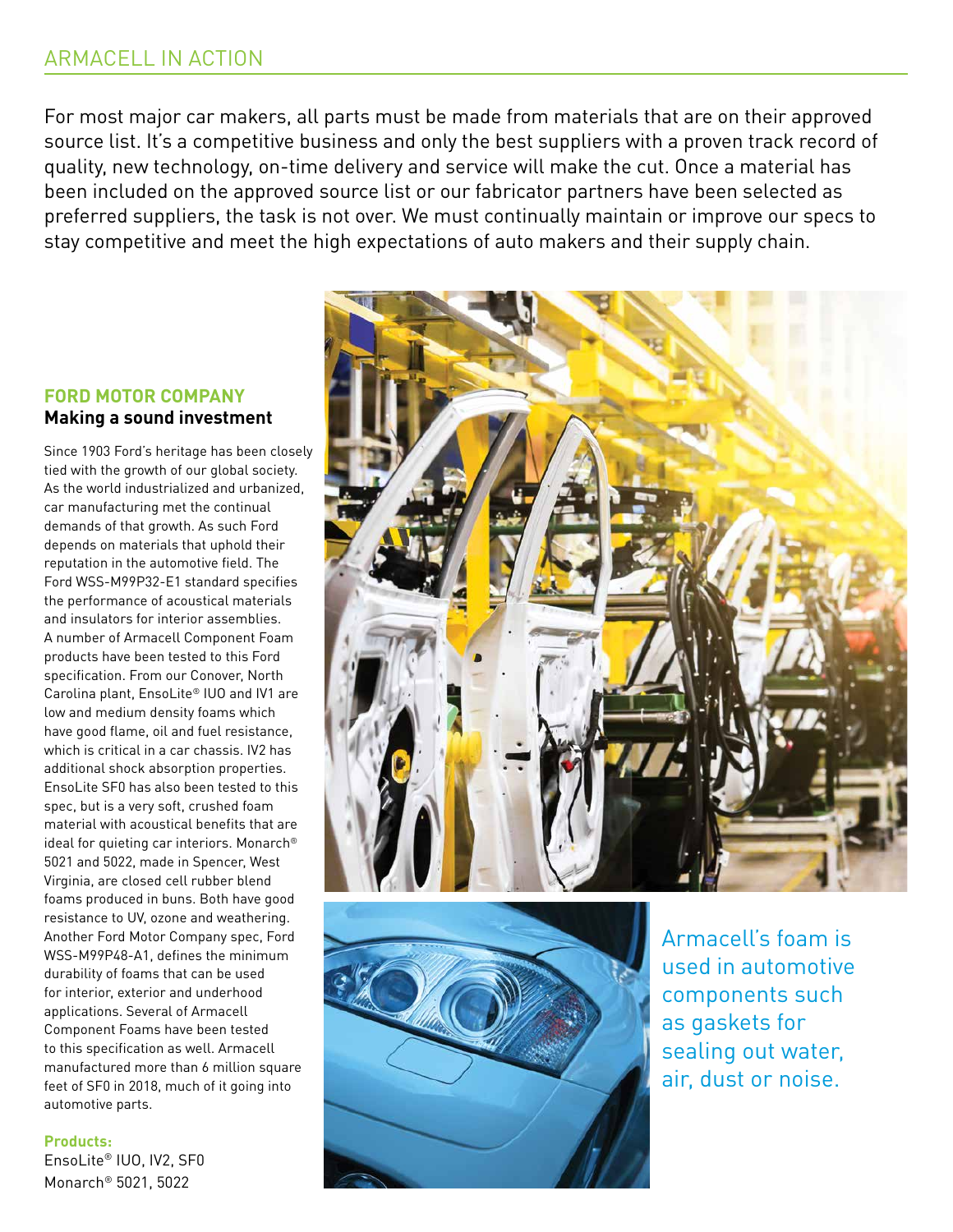#### **GENERAL MOTORS Driving Revolutionary Ideas**

For more than 100 years GM has been known for its innovative ideas. Today they are committed to an automotive future free from crashes, emissions and congestion with the development of electric cars and self-driving technology. Armacell participates in that goal as a supplier of foam on the GM approved source list. We currently make a number of EnsoLite and Monarch foams that meet the GMW 17408 spec for expanded rubber materials for air, dust, noise and water sealing. Our products are closed cell so they seal out air, dust and moisture, but also serve to isolate vibration and rattles that can be extremely distracting in a car. Our EPDM materials have the added benefit of a good resistance to acid and stand up to UV, ozone and weathering. EnsoLite is sold in sheets or continuous rolls and Monarch is produced in blocks called "buns."

#### **Products:**

EnsoLite® EF0, IUO, MLC-Black, EG0 Monarch® 3091, 5013, 5031, 5055

### **FIAT CHRYSLER AUTOMOBILES**

#### **Made in America with Pride**

In the 1930's Chrysler was known for its iconic Chrysler building in New York City and affordable luxury vehicles. Now they are known as a maker of family cars including a hybrid. Armacell makes a number of materials on the approved source list for FCA including Monarch 3091 and EnsoLite EF0 which meet the MSAY 430 spec. Both have the necessary resistance to UV, weathering and acid. They meet the horizontal burn requirements for interior automotive gaskets. EnsoLite EF0 has the added benefit of being a super soft and conformable, semi-closed cell, crushed foam that works well in applications that require the material to spring back to its original thickness.

#### **Products:**

EnsoLite® EF0 Monarch® 3091

#### **TOYOTA MOTOR CORP Doing it the Toyota Way**

For 75 years, Toyota has disrupted the market and revolutionized manufacturing. As a maker of cars that are known for efficiency and reliability, Toyota stands by their brand. It makes sense that they insist on suppliers that do the same. Armacell makes a number of products that meet the tough Toyota TSM 1501G spec for automobile parts. Monarch 8002 is a 100% EPDM bun that has a dependable resistance to corrosive acids, UV and weathering. That means the material will hold up to the abuse auto parts take over time. EnsoLite IG1, manufactured in continuous rolls or sheets, has excellent resistance to oil, fuel and flame. These qualities make EnsoLite and Monarch great choices for gaskets and seals in automotive design.

#### **Products:**

EnsoLite® IG1 Monarch® 8002

# **6,000,000 ft2**

### Armacell made more than 6 million square feet of EnsoLite SF0 in 2018.





For more products tested to auto specifications, visit **www.armacell.us.**